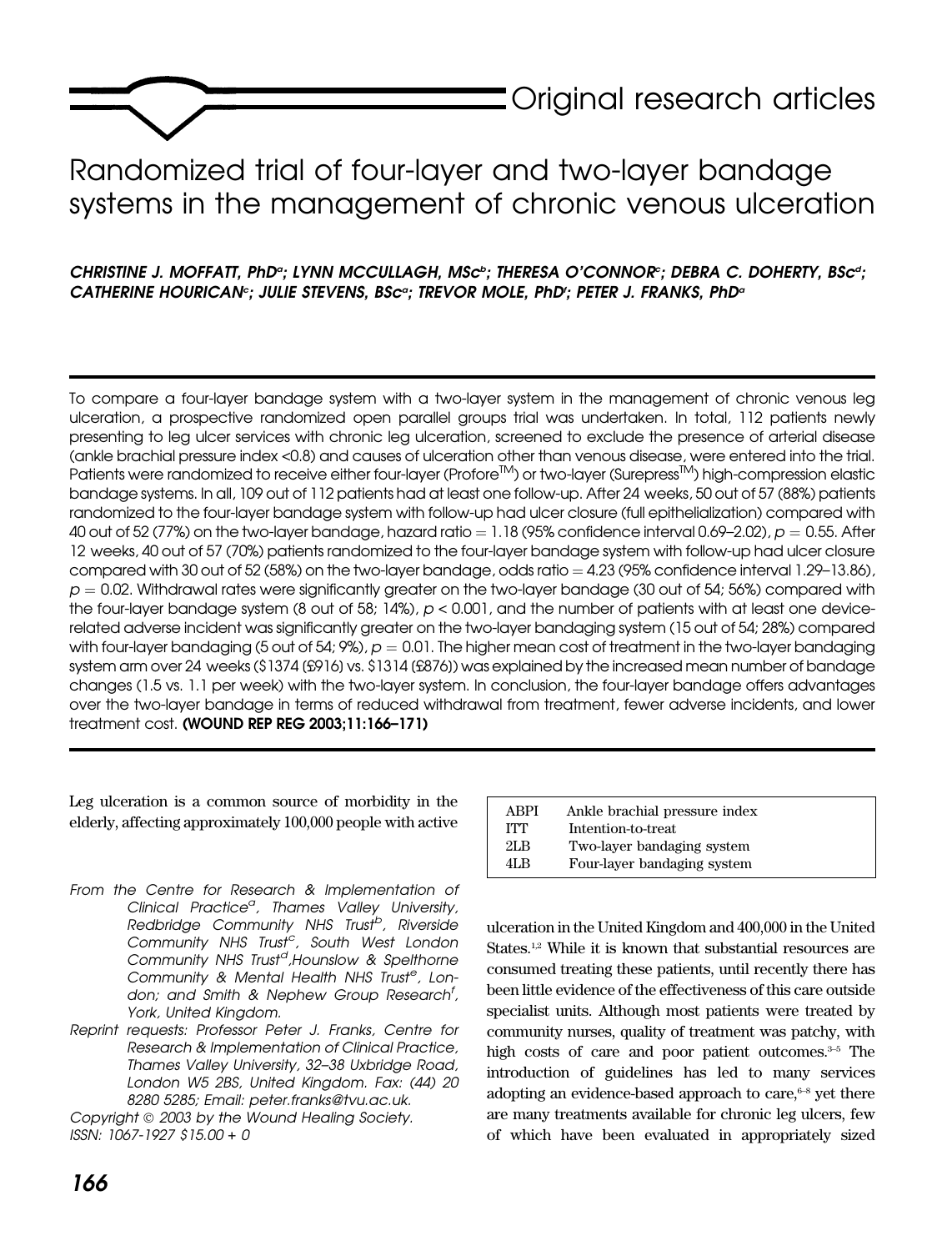#### WOUND REPAIR AND REGENERATION vol. 11, no. 3 MOFFATT ET AL.  $167$

randomized controlled trials. Those trials that have been undertaken have taken place in specialist acute units. In the United Kingdom in the late 1980s, specialist community leg ulcer clinics were developed to deliver appropriate assessment and treatment to the majority of patients being treated by community nursing staff. Included in this model was an objective test of ankle brachial pressure index (ABPI) previously rarely performed in community settings, high-compression bandaging in patients with venous ulceration, and appropriate referral for other causes of ulceration.3 With the development of similar services throughout the United Kingdom, this offers us an opportunity to evaluate treatments for chronic ulceration in community populations by health professionals who normally treat these patients.

There is consensus on the need for high-compression therapy in patients with venous ulceration. However, there is a lack of consensus on the exact mode of delivery of compression to the limb to aid ulcer closure. As an example of this lack of consensus, there is still extensive debate about the relative merits of short stretch or inelastic bandaging in relation to elastic compression. In the United States and United Kingdom, most clinicians use elastic compression, although again there is still no consensus on the exact mode of elastic compression delivery. The aim of this trial was to compare two systems of high-compression elastic bandaging, the four-layer bandage system (4LB) and the two-layer bandage system (2LB), in the management of chronic venous ulceration, and to record secondary factors such as withdrawals from treatment, adverse events, and cost of care.

# MATERIALS AND METHODS

This was a five-center prospective randomized stratified parallel groups open trial comparing  $4LB$  (Profore<sup>TM</sup>, Smith & Nephew Healthcare, Ltd., Hull, UK) with 2LB  $(Surepress<sup>TM</sup>, ConvaTec, Uxbridge, UK)$  in the management of chronic venous leg ulceration. Both bandage systems are designed to achieve 40–45 mmHg pressure at the ankle sustained for at least 1 week.<sup>9</sup> Randomization took place following consent and eligibility checks, by means of sequential numbers on a randomization list that was stratified for ulcer size. At each center there were two randomization lists, one for patients with a total area of ulceration on the reference limb of less or equal to 10 cm<sup>2</sup> and one for total area greater than 10 cm2 . Separate randomization lists were used in all centers, providing the stratification within the trial. Initial work on the original 4LB system had shown that patients with large or small ankle circumferences experienced different levels of compression in line with La Place's Law;<sup>9</sup> hence only patients with limbs >18 cm were entered into the trial. Ankle circumference was measured at the initial assessment and following 1 week of bandaging to allow for reduction in circumference following compression.

## Exclusion criteria

This study was approved by the local ethics committees from the first four centers. With the later addition of a further center we also gained consent from a multicenter ethics committee (MREC). Patients newly presenting for treatment were considered for the trial provided that they were at least 18 years of age. Both genders were included, all suitable males, and females providing that they were not pregnant. Patients were considered to have chronic venous ulceration if they had signs and symptoms of venous disease and an ABPI of greater or equal to 0.8. A minimum ulcer duration was set at 2 weeks with no upper limit. The patient was provided with an information sheet and encouraged to discuss any questions or uncertainties with the research nurse. Following this consultation, the patient was asked to provide written informed consent. Causes of ulceration other than venous disease based on their clinical presentation were also excluded, as were patients with active cellulitis who were receiving systemic antibiotics. Patients who had previously entered the trial were not re-entered if they developed a new area of ulceration.

### Reference limb

Patients with bilateral ulceration were randomized to one bandage system only (assuming that this was clinically appropriate). For this study, the reference limb was the limb with the largest estimated total area of ulceration. Note was also made of the contralateral limb to determine whether closure was also achieved in this limb, although this was not included in the formal analysis of the trial results.

Randomization was performed on a ratio of 1 : 1 between 4LB and 2LB systems after being stratified for estimated ulcer area. The nurses making the assessment were asked to make a subjective judgment by comparing the size of the ulcer with a template of 10 cm2 . This allowed for stratification prior to the formal measurement of ulcer area.

### Participants

All patients newly presenting to community leg ulcer clinics were considered for entry into the trial. A standard procedure was used to screen patients for inclusion, with the inclusion criteria met before the patient was randomized and treatment initiated.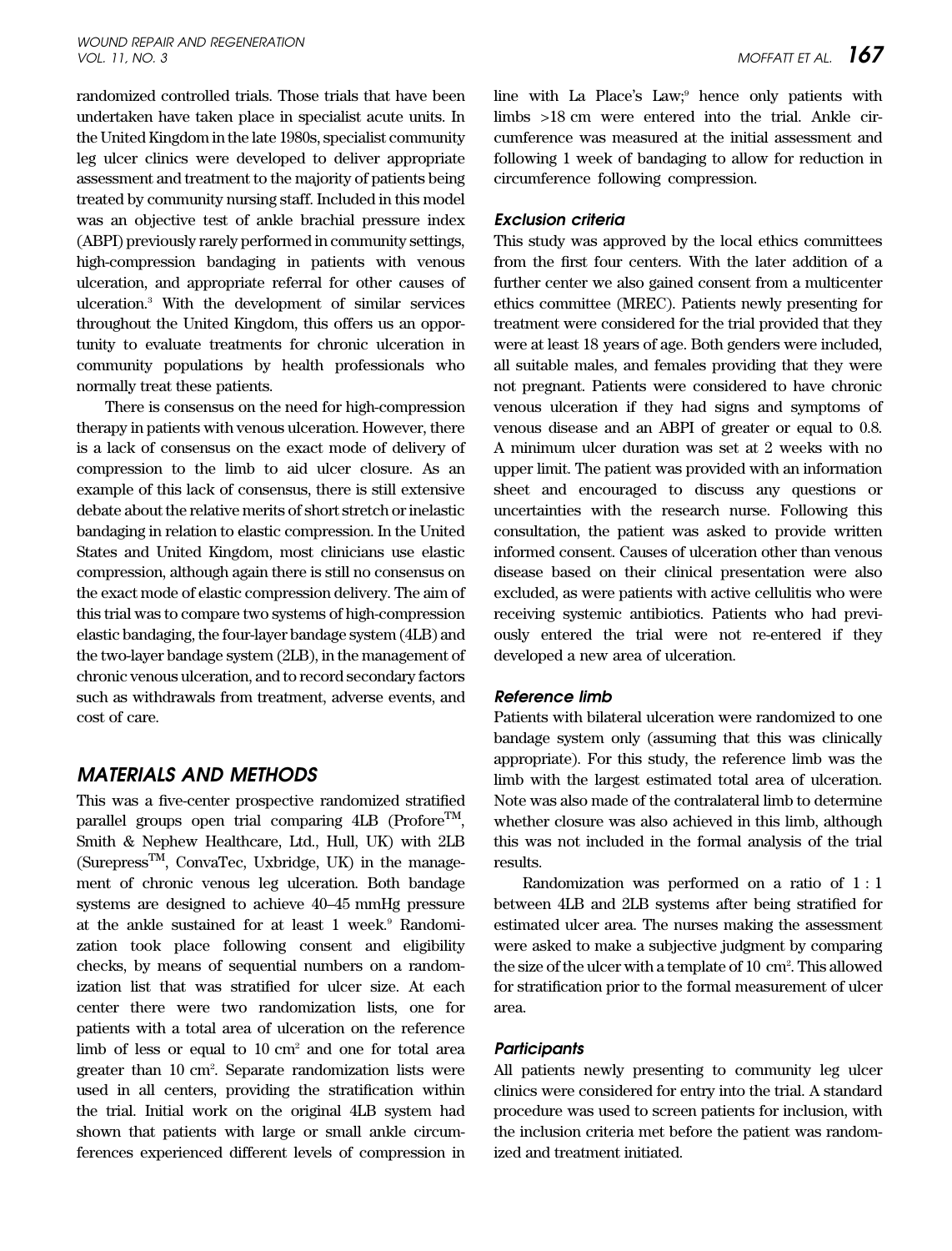The duration of the trial was 24 weeks or until closure of all areas of ulceration on the reference limb. In cases where the original ulcer closed but a new area developed while the original ulcer was still present, the limb was considered to be open until this new area of ulceration had closed. If patients withdrew from their randomized treatment, they continued to be followed up to the 24-week limit.

#### Treatment regimen

The standard regimen was to wash the limb using an emollient dissolved in tap water, debride the wound, and apply a simple hypoallergenic cream to hydrate the skin. A simple nonadherent dressing was applied (Tricotex<sup>TM</sup>) Smith & Nephew Healthcare, Ltd., Hull, UK) and patients were then bandaged using the randomized bandage system. All bandages were applied according to the manufacturers' instructions. Re-dressing and rebandaging was undertaken weekly unless specifically required more frequently.

#### Sample size

The original study sample size was estimated at 120 patients (60 patients in each group). The trial was designed to detect a difference in absolute closure rates of 25%, with an 80% power and level of significance of 5%. Due to the logistical difficulties in ascertaining suitable patients during the time frame of the trial, a cutoff point of December 31, 1999, was chosen for last patient entered. The inclusion of 109 patients in the intention-to-treat (ITT) population reduced the power of the study from 80% to 74% assuming that 54 patients were in each treatment group.

#### Outcome measures

The principal end point of this trial was time to complete closure of the ulcerated limb up to 24 weeks from trial entry. When the ulcer was closed the patient was prescribed compression stockings and returned to the regular follow-up clinics. The principal analysis was by proportional hazards survival analysis, which was performed on an ITT basis. Baseline measures were assessed for relationships with ulcer closure.

Patients remained in the trial until complete ulcer closure or until the patient had received 24 weeks of treatment. Patients who withdrew from the randomized treatment were allocated to an alternative treatment, and continued to be followed up until closure or until they had reached 24 weeks. The analysis based on ITT meant that patients remained in their original randomized groups irrespective of subsequent treatments applied. All adverse incidents were detailed on an adverse incident form and reasons for withdrawal were ascertained whenever possible.

# RESULTS

A total of 112 patients were entered into the trial, of which 109 had at least 1 week of follow-up, making up the ITT population. Fifty-seven patients were randomized to 4LB and 52 to 2LB. Baseline characteristics are given in Table 1, which shows that the two groups were well matched for age, sex, medical history, and ulcer characteristics. Recording was made of drugs that could have influenced healing in this patient group (steroids, oxpentifylline, oxerutins, and long-term NSAIDs). In the trial only one patient randomized to  $\text{Profore}^{\text{TM}}$  was on steroids, and none of the other drugs were used during this trial.

#### Ulcer closure

On the basis of ITT there was no evidence of a difference between groups in either the proportion closed at 24 weeks or in the mean time to ulcer closure. Over the 24 weeks of treatment 50 out of 57 (88%) patients randomized to 4LB and 40 out of 52 (77%) randomized to 2LB experienced complete closure. After 12 weeks of treatment 40 (70%) patients on 4LB and 30 (58%) on 2LB had closure (odds ratio  $= 4.23, 95\%$  confidence interval 1.29–13.86,  $p = 0.02$ ). When analyzed over the 24 weeks

Table 1. Baseline patient characteristics in 109 patients with evaluable follow-up

|                                        | <b>Bandage type</b> |                   |  |  |
|----------------------------------------|---------------------|-------------------|--|--|
| Parameter                              | 4LB                 | 2LB               |  |  |
| $\boldsymbol{n}$                       | 57                  | 52                |  |  |
| <b>Sex</b>                             |                     |                   |  |  |
| Male                                   | 24 (42%)            | 23 (44%)          |  |  |
| Female                                 | 33 (58%)            | 29 (56%)          |  |  |
| Age-mean (SD)                          | 70.2 (14.4)         | 71.8(11.3)        |  |  |
| Ulcer size                             |                     |                   |  |  |
| $\leq 10$ cm <sup>2</sup>              | 48 (84%)            | 45 (87%)          |  |  |
| $>10$ cm <sup>2</sup>                  | 9(16%)              | 7(13%)            |  |  |
| Ulcer duration<br>Median (range) weeks | $6(2-104)$          | $6(2-1040)$       |  |  |
| Previous ulceration                    | 24 (42%)            | 24 (46%)          |  |  |
| <b>ABPI</b>                            |                     |                   |  |  |
| Median (range)                         | $1.10(0.70-1.80)$   | $1.16(0.88-1.42)$ |  |  |
| Hypertension                           | 24 (42%)            | 15 (29%)          |  |  |
| Deep vein thrombosis                   | 4(7%)               | 4(8%)             |  |  |
| <b>Diabetes</b>                        | 1(2%)               | 4(8%)             |  |  |
| Insulin                                | 0(0)                | 0(0)              |  |  |
| Oral                                   | $1(100\%)$          | 3(75%)            |  |  |
| <b>Diet</b>                            | 0(0)                | 1(25%)            |  |  |
| Rheumatoid arthritis                   | 5 (9%)              | 3(6%)             |  |  |
| Mobility                               |                     |                   |  |  |
| Chair/bed                              | 0(0)                | 0(0)              |  |  |
| Walk with aid                          | 17 (30%)            | 7(13%)            |  |  |
| Walk freely                            | 40 (70%)            | 45 (87%)          |  |  |
| Limb mobility                          |                     |                   |  |  |
| <b>Fully mobile</b>                    | 45 (79%)            | 43 (83%)          |  |  |
| Limited                                | 12 (21%)            | 7(13%)            |  |  |
| Fixed                                  | 0(0)                | 2(4%)             |  |  |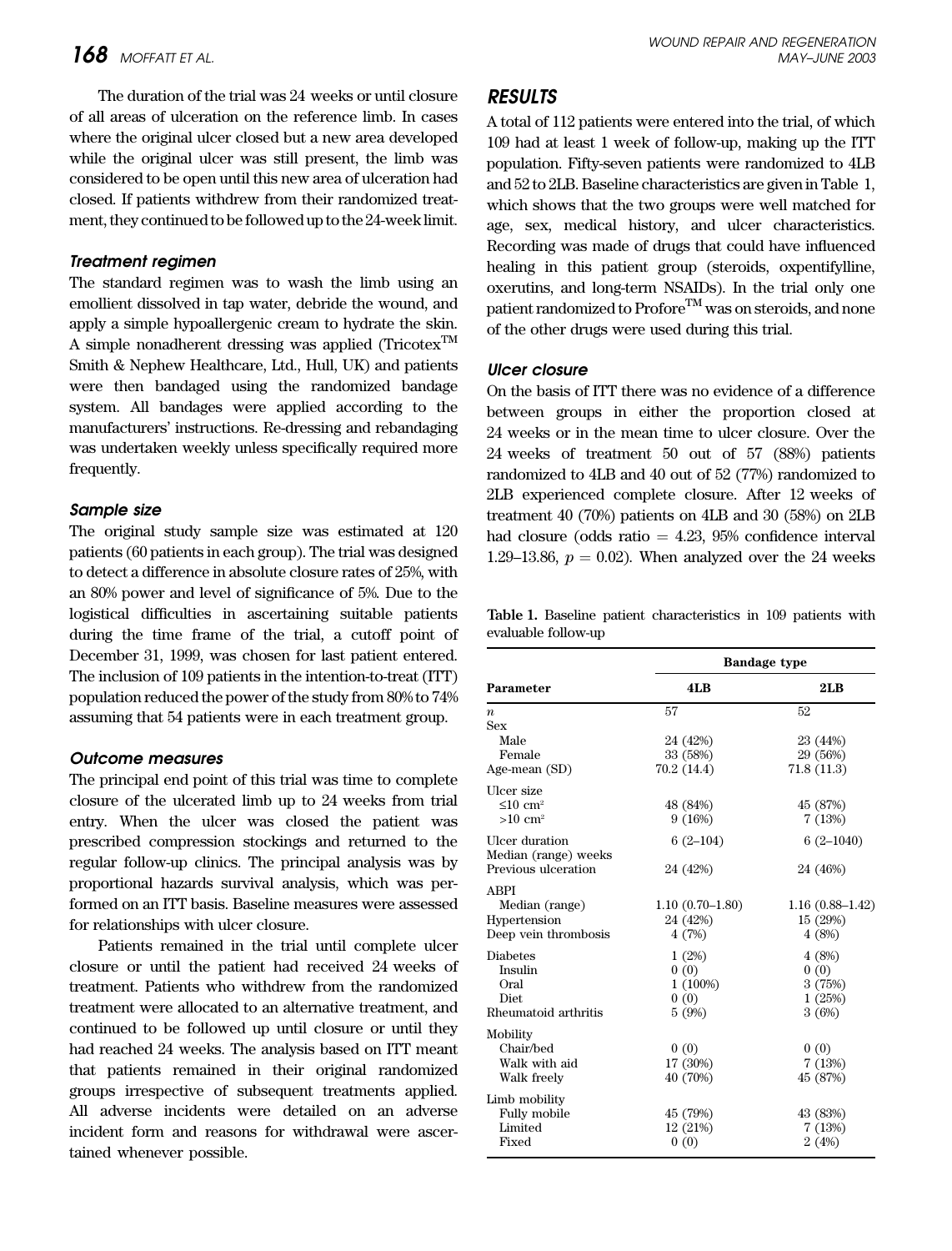

FIGURE 1. Time to healing by treatment group using Kaplan-Meier plot.

using the Cox proportional hazards model, the hazard ratio for complete closure was 1.18 (0.69–2.02),  $p = 0.55$ (Figure 1). Forty-seven (82%) of patients had complete ulcer closure on 4LB by treatment discontinuation compared with 24 (46%) on 2LB (difference  $=$  36%, 95% confidence interval 18–55%,  $p < 0.001$ ). The closure curves were similar over the first 6 weeks; thereafter there appeared to be a benefit in patients randomized to Profore<sup>TM</sup>. It is difficult to speculate on the different shapes of the curves because trials of this nature must have substantial follow-up for any differences in closure to become apparent.

#### Treatment discontinuation

Table 2 gives the treatment discontinuation during the follow-up in the 112 patients. It shows that eight (14%) on 4LB withdrew from their randomized bandage treatment compared with 30 (56%) on 2LB. Forty-seven (81%) of patients had closure on 4LB by study discontinuation, compared with 24 (44%) on 2LB ( $p < 0.001$ ). In all, 26 patients experienced 29 adverse incidents, seven (8 incidents) on 4LB and 19 (21 incidents) on 2LB (Table 3).

Table 2. Outcome at 24 weeks in 112 randomized patients

|                  | <b>Bandage type</b> |          |  |
|------------------|---------------------|----------|--|
| Parameter        | 4LB                 | 2LB      |  |
| $\boldsymbol{n}$ | 58                  | 54       |  |
| Ulcer closure    | 47 (81%)            | 24 (44%) |  |
| Open at 24 weeks | 3(5%)               | $0(0\%)$ |  |
| Withdrawal       | 8 (14%)             | 30 (56%) |  |
| Reasons          |                     |          |  |
| Patient request  | 2                   | 6        |  |
| Adverse incident | З                   | 11       |  |
| Lack of response | 0                   |          |  |
| Other            | 3                   | 12       |  |

Table 3. Adverse incidents

|                                                     | <b>Bandage type</b> |           |  |
|-----------------------------------------------------|---------------------|-----------|--|
| Parameter                                           | 4LB                 | 2LB       |  |
| Patients                                            | 7(12%)              | 19 (35%)  |  |
| <b>Incidents</b>                                    | 8                   | 21        |  |
| Duration of incident (days)                         | $7(3-31)$           | $5(1-14)$ |  |
| Device-related                                      | 6(75%)              | 17 (81%)  |  |
| Severe event                                        | 2(25%)              | 2(10%)    |  |
| Result                                              |                     |           |  |
| Improved                                            | 6(86%)              | 16 (84%)  |  |
| Same                                                | 1(14%)              | 1(5%)     |  |
| Deteriorated                                        | $\theta$            | 2(11%)    |  |
| Device related adverse incidents (all causes given) |                     |           |  |
| $\boldsymbol{n}$                                    | 6                   | 17        |  |
| Irritation                                          | 2                   | 4         |  |
| Pain/ discomfort                                    |                     | 7         |  |
| Slippage                                            |                     | 9         |  |
| Tissue breakdown                                    |                     | 3         |  |
| <b>Excessive pressure</b>                           | 2                   | 4         |  |

Five (9%) patients on 4LB experienced device-related incidents compared with 15 (28%) of patients on 2LB  $(p = 0.01)$ . Two patients on 4LB experienced severe adverse events (non-device-related) as opposed to two patients on 2LB (one device-related).

In this study, patients withdrawn from one arm of the trial were switched to an alternative treatment. The results of an analysis by ITT may be difficult to interpret in this situation, particularly when there is a difference in the rate of withdrawals between the two groups. Figure 2 shows the progression of 109 patients in the trial who completed at least one follow-up visit.

In this group, 28 of the 52 patients (54%) randomized to receive 2LB were withdrawn, compared with seven patients (12%) randomized to 4LB ( $p < 0.001$ ). The mean time to withdrawal was 32 days (4LB) and 21 days (2LB). Of the 28 patients withdrawn from 2LB, 16 (57%) had ulcer



FIGURE 2. Flow of patients into different randomized treatments and subsequent healing outcome. The numbers in each box indicate the total number, and proportion of, patients in each group.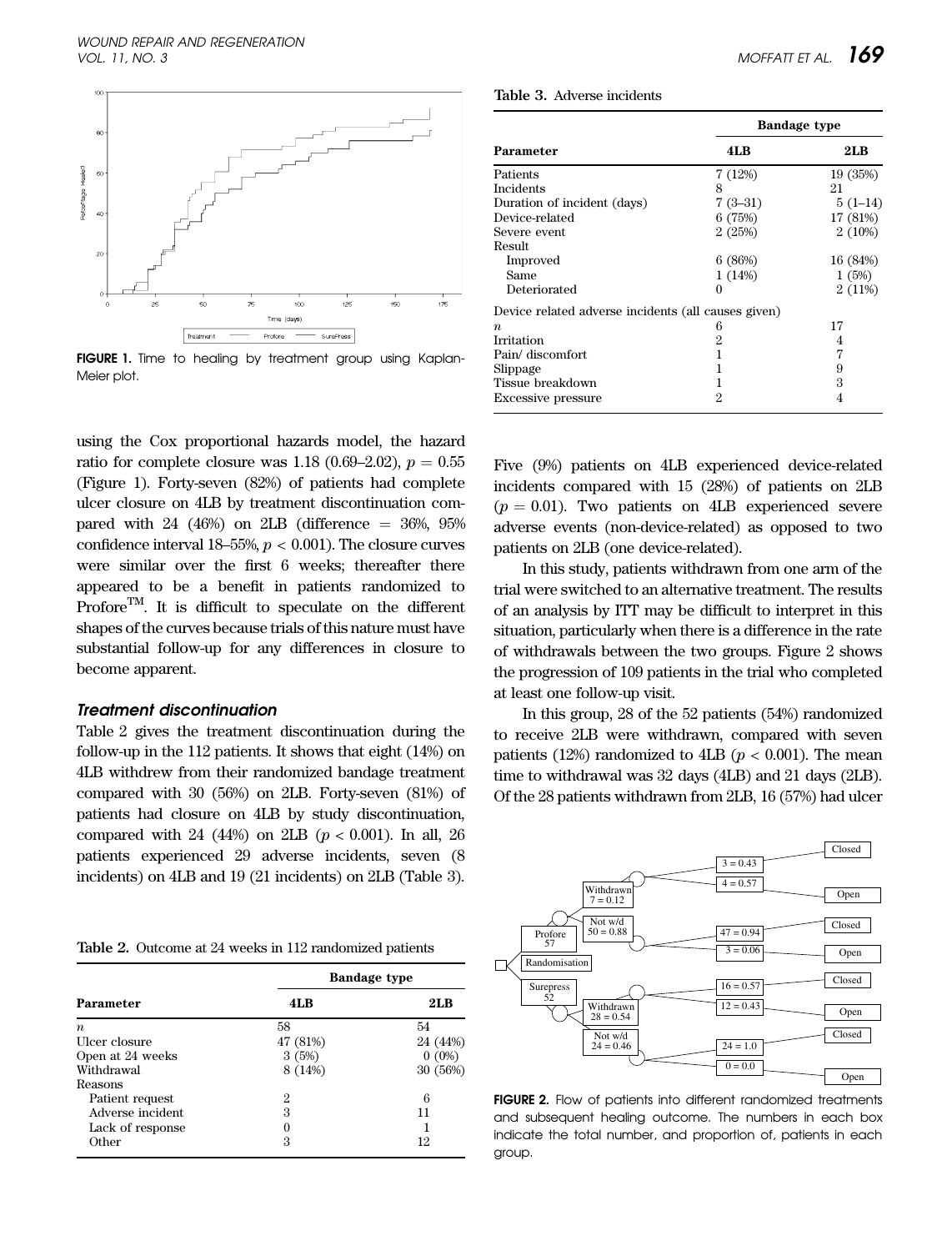#### Table 4. Expected costs of treatment<sup>®</sup>

|                                        | 4LB                 |                      | 2LB                 |                   |
|----------------------------------------|---------------------|----------------------|---------------------|-------------------|
| <b>Treatment costs</b>                 | <b>Itemized</b>     | Subtotal             | <b>Itemized</b>     | Subtotal          |
| Dressing change – clinic               |                     |                      |                     |                   |
| Clinic $cost*$                         | $$102.00$ (\$68.00) |                      | $$102.00$ (\$68.00) |                   |
| $Dressings**$                          | \$11.91(S7.94)      |                      | \$5.42(S3.61)       |                   |
| Other materials***                     | \$2.15(S1.43)       | $$116.06$ (£77.37)   | \$2.15(S1.43)       | \$109.56 (£73.04) |
| Dressing change – home                 |                     |                      |                     |                   |
| Nurse time*                            | \$24.00(S16.00)     |                      | $$24.00$ (\$16.00)  |                   |
| $Dressings**$                          | \$11.91(S7.94)      |                      | \$5.42(S3.61)       |                   |
| Other materials***                     | \$2.15(S1.43)       | $$38.06 \; (525.37)$ | \$2.15(S1.43)       | \$31.56(S21.04)   |
| Frequency of dressing changes per week | 1.1                 |                      | 1.5                 |                   |
| Mean cost per week                     | \$119.87 (£79.91)   |                      | $$125.34$ (\$83.56) |                   |
| Proportion closed at 24 weeks          | 0.825               |                      | 0.825               |                   |
| Mean time to closure                   | 8.2 weeks           |                      | 8.2 weeks           |                   |
| Mean cost per patient over 24 weeks    | \$1314 ( \$876)     |                      | \$1374 (\$916)      |                   |

\* NHS mean cost per outpatient attendance (generic specialties), 1999–2000. Community nurse home visit, including travel costs, 1999–2000 from Netten and Curtis.12

\*\* 4LB (Profore) and 2LB (SurePress) prices from the UK Drug Tariff, July 2000.13

\*\*\* Dressing pack, gloves, emollient, 50/50 cream, Tricotex. Prices from UK Drug Tariff July 2000<sup>13</sup> and British National Formulary, September 2000.<sup>14</sup>

@ All costs based on year 2000 pricing.

closure at 24 weeks. Similarly, of the seven patients withdrawn from 4LB, three experienced closure (43%). There was no evidence of a significant difference in the rates of closure between these groups. Of the 24 patients randomized to 2LB who remained on the trial treatment until the end of the study, all closed. Ninety-four percent of patients who received 4LB throughout the trial were closed.

The evidence of patient outcomes is consistent with the hypothesis that there is no difference in the rate of ulcer closure or the time to closure for patients managed with 4LB or with 2LB. However, there is evidence of a significantly higher rate of withdrawal of patients randomized to 2LB.

# Treatment costs

The expected cost of treatment is a function of the cost per dressing change, the frequency of changes, and the duration of treatment. The cost per dressing change depends on whether the change takes place at a specialist clinic or in the patient's home. The mean cost per dressing change for patients treated at a clinic visit or by a nurse in the patient's home are shown in Table 4. These are national average National Health Service costs, not specific to any particular trial center. Costs are higher with 4LB than with 2LB because of the higher unit cost of 4LB.

There was evidence from the trial of a significant difference in the mean number of weekly dressing changes for patients in the two treatment groups. The mean number of changes in the 4LB group was 1.1 per week, compared with 1.5 per week in the 2LB group ( $p = 0.0002$ ). Patients in the trial attended a specialist clinic once a week and dressing changes between visits were carried out by a nurse in the patient's home. Despite the higher cost of 4LB, the cost per week was higher for patients in the 2LB group because of the higher frequency of dressing changes. Mean costs per week were \$119.87 (£79.91) on 4LB and \$125.34 (£83.56) on 2LB (Table 4).

By applying these weekly costs to the actual health state profile of each patient in the trial it would be possible to estimate the total costs of treatment for patients in the two arms of the trial. However, this will overstate the cost saving associated with 4LB. Because there is no evidence of a statistically significant difference in the duration of treatment between the two trial bandages, the costing is based on the assumption that the mean time to closure and the proportion of patients closed at 24 weeks is the same, irrespective of the treatment used. In the cost model the mean time to closure was 8.2 weeks, which was the mean time to closure for patients in the 4LB group. The corresponding figure for 2LB patients was 8.6 weeks. The proportion closed at 24 weeks was 82.5%. Differences in the expected costs over a period of 24 weeks are shown in Table 4.

Over 24 weeks, treatment with 2LB is expected to cost \$61.50 (£41) more per patient for the same expected clinical outcome. This difference is driven by the significantly higher number of weekly dressing changes observed in the 2LB group ( $p = 0.0002$ ). No additional costs have been assigned because of the higher rate of withdrawal from 2LB. To the extent that such costs are relevant, the cost advantage of 4LB will be enhanced.

# **DISCUSSION**

This trial was designed to evaluate whether 2LB was associated with improved ulcer closure compared with the